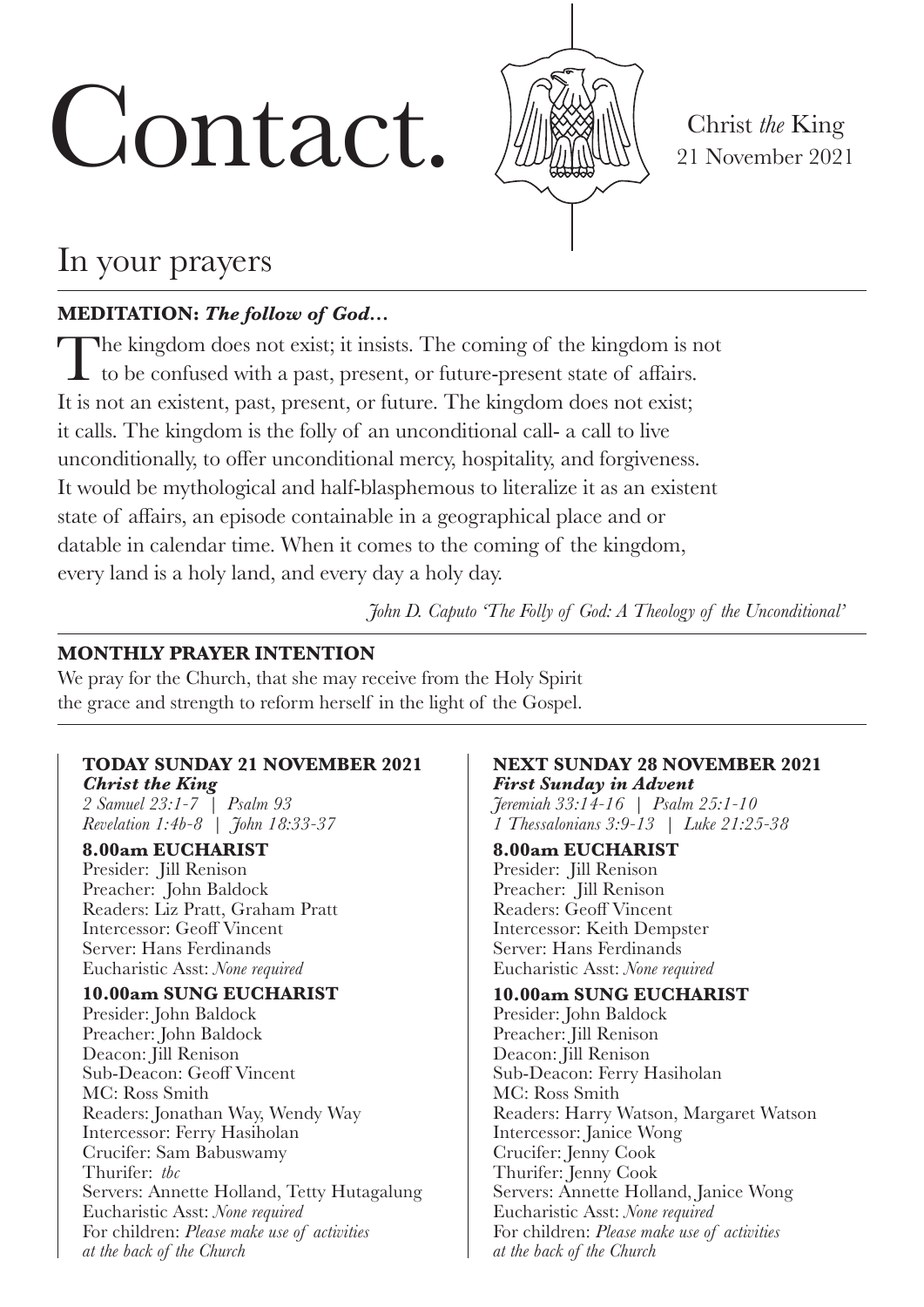# **TRINITY COLLEGE CHOIR – ADVENT CAROLS AT ST JOHN'S**

Come and hear the truly wonderful Choir of Trinity College at Melbourne University sing Advent Carols on Sunday 28 November at 5.00pm. By reputation, the very best College Choir in Australia, plan to arrive early. QR check-in on arrival with proof of vaccination required. A very generous supper to follow the Carols. Tell your friends! *All are welcome.*

## **KEEP CALM AND GO TO EVENSONG… Tonight at 6.00pm**

Join in the hauntingly beautiful service of Evensong tonight at 6.00pm. Always stunning beautiful, it is a perfect way to end the day and start the week. *All are welcome!*

# **BEETHOVEN'S 5TH SYMPHONY + 'AH! PERFIDO' WITH SALLY-RUSSELL**

Beethoven's iconic Fifth Symphony loses none of its visceral power and heft, in a bold arrangement for String Quintet by Melbourne composer Lee Bradshaw; paired here with a new arrangement of the 1798 aria "Ah! Perfido" performed by the luminous Sally-Anne Russell. These two works originally appeared in the same programme at the famous Symphony's premiere in 1808, recreated now for St John's by the Fidelio String Quartet and special guests Yi Wang and Gabrielle Halloran. Tickets Adult \$50 Concession \$25. Book online at www.trybooking.com/BVRAD or via the QR Code on the back page of Contact. *A perfect start to a much much better year!* 

**DONATING TO ST JOHN'S BY CARD OR ONLINE** Many of us no longer carry much cash and are now familiar with using QR codes for various purposes. You can now make your Offertory gift or donate to St. John's directly utilising the QR code on the back of Contact or on the inside back cover of the service booklet. Donations can also be made to specific areas of our parish life via the new St. John's website at stjc.org.au. Please see one the Welcomers for further assistance.

# **THANKS FOR SUPPORTING 'THE MISSION' DIGITAL DINNER**

Many thanks to all who join-in and supported the 'The Mission' Digital Dinner, with over \$2,000 raised thus far to support the work of Mission House in Fitzroy. A very special thank you to two of our wonderful Choral Scholars, Monika Harris and Alex Ritter, who organised the amazing Burgundy Blue to perform on the night! *A great effort indeed!*

**THE MISSION' DINNER SILENT AUCTIONS** It is not too late to make a bid on 'The Mission Dinner' silent auctions. A variety of wonderful and unique prizes are on offer, including Two Nights at a Stylish Barwon Heads Beach House, a stunning handmade quilt by Chris Heffernan, delicious wines, new St John's Christmas cards, and Quail Eggs from the Vicarage Garden in Cheltenham! All proceeds going in support of The Mission House in Fitzroy. Bid online or utilise the Silent Auction sheets over morning tea. Please see the Vicar for further information.

# **PARISH ANNUAL GENERAL MEETING**

The Parish Annual General Meeting will be held on **Sunday 28 November at 11.30am** in the Rutherford Room. Nomination Forms for the elections of Churchwardens, and members of the Parish Council, Incumbency Committee and to join the Electoral Roll are available at the rear of the church. Nominations close at 12noon on Friday 19 November. The Electoral Roll is also available for inspection at the rear of the church and in the Parish Centre.

# **BUBUP FRENCH-SPEAKING PLAYGROUP – Every Thursday at 9:15am**

Bubup Playgroup is regathering from this week, on Thursday morning after school-drop off between 9:15am and 11.00am in the The Rutherford Room. Practice your own French while the young ones learn some French nursery rhymes and generally have some fun! Enquiries to Sejal on 0423 129 818 or at playgroup@stjc.org.au. *All are welcome!*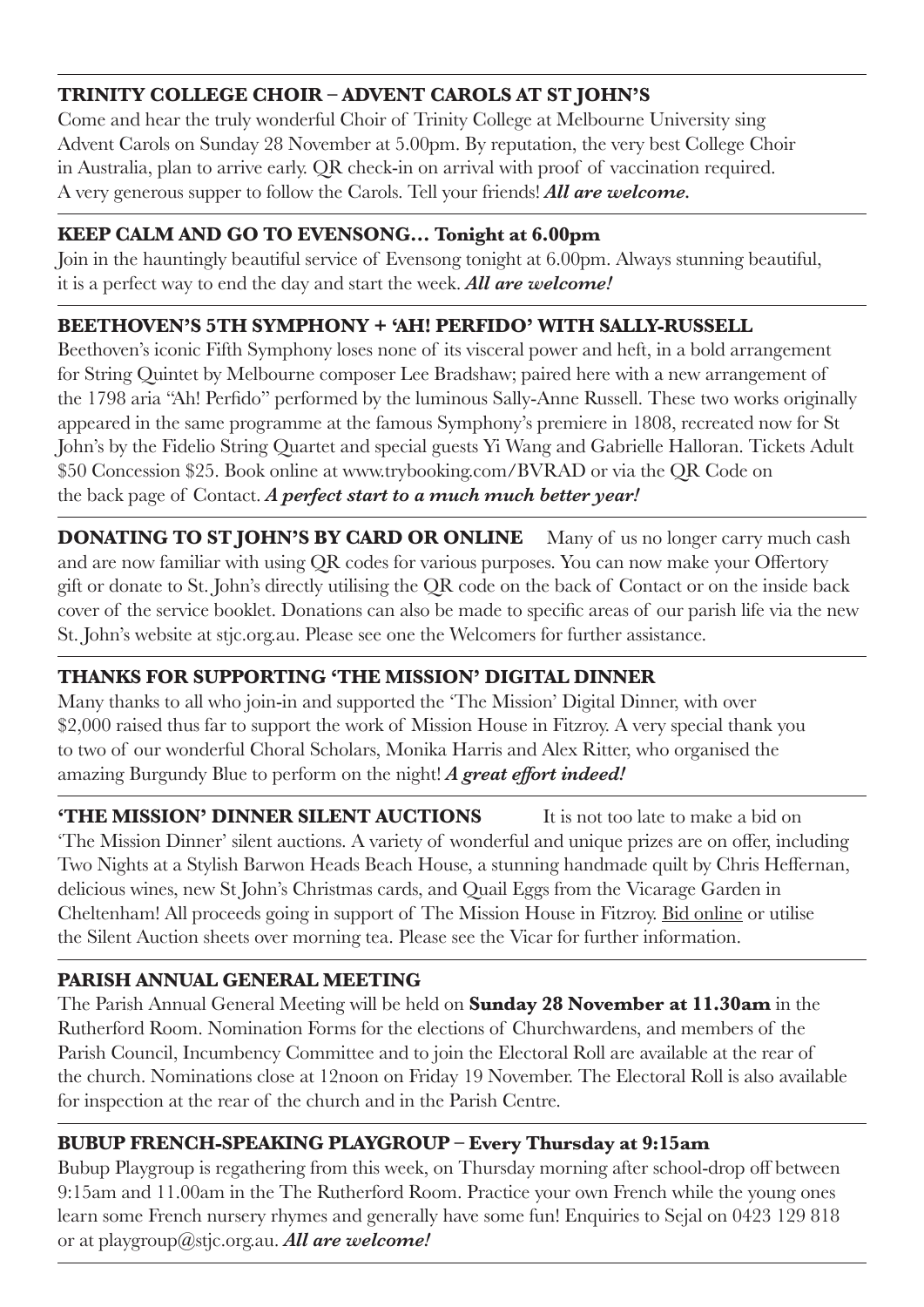#### **VOLUNTEERS NEEDED FOR PLAYGROUP** St. John's has recommenced a French-

speaking Playgroup each Thursday morning, from after school drop-off time until 11.00am. Volunteers are needed to welcome the parents and children who attend and to help prepare and service morning tea. It is a lovely way to welcome others in the community of St. John's. Please contact Sejal on 0423 129 818 or at playgroup@stjc.org.au for further details and offers of support.

**PARISH CHRISTMAS CARDS** A new series of very beautiful Parish Christmas cards are available for purchase at the rear of the church or from the Parish Centre during office hours. The cards have been designed by Carolyn Simm and all the profits will go to support the vital work of ABM. 10 cards for \$20, envelopes included.

# **LUNCH FOR ANGLICARE + FRIENDS OF ST JOHN'S + REFUGEES & ASYLUM**

All members are invited to join in a brief Eucharist in the Chapel before the Anglicare and Friends of St John' s groups meet for a BYO lunch in the Rutherford Room. Anyone interested in our outreach activities and would like to join any one of the groups please contact Liz Pratt on 0413737505 or Dawn Harvey on 0431733488 or Helen Howells on 98094828

**CHRISTMAS GIFTS FOR ANGLICARE** St John's is collecting donations of Christmas gifts suitable for children and adults. Gifts should be brought before the end of November, so they can be distributed in time for Christmas. Some suggestions are: books for teenage boys and girls (e.g. Andy Griffiths), craft activities, sheets of stickers. Gifts should be identified or come unwrapped (with paper), so they can be appropriately allocated. *Your support for Anglicare is very much appreciated!*

**ANGLICAN CHURCH CALENDAR 2022** Anglican Calendars are now available on Sundays from Dawn Harvey at 0431 733 488 or the parish office during the week. \$12 each.

#### **ST JOHN'S 'PANTRY APPEAL' – November Donations to 'Mission House'**

Each week St. John's gathers non-perishable food and toiletries to help those struggling in our city and community. This month our donations will support Mission House in Fitzroy, working to support the homeless and vulnerable in Fitzroy and inner-city Melbourne. And if you can't give food, you can still Donate online via the Parish website. *Your generosity is very much appreciated!*

# **CHRISTMAS GIFTS FOR CAMCARE**

Covid restrictions this year are hampering Camcare in their normal preparation of Christmas hampers and toy donations for disadvantaged local families. They will instead provide Christmas Vouchers for those in need. If you wish to make a donation please label your gift 'Christmas Vouchers' and either place your gift if the collection plate or speak to Liz Pratt on 0413 737 505 for further information. **Gifts needed by 9 December.** *Your support is very much appreciated!*

# **CHORAL SCHOLARSHIPS AT ST JOHN'S**

If you love the music at St John's and want to see it continue and even expand, please consider donating to our Choral Scholars program. You can donate the entire cost of a Scholar for a year, and if you wish, the scholarship will be named in recognition of your contribution. Your support for a Choral Scholar will help ensure our church will continue to be filled with glorious music in days ahead! Donations over \$2 can receive tax-deductibility. Further information is available from the Vicar or Director of Music, David Byrne. *All donations are welcome!*

**YEAR'S MIND** We remember before God, , Jessie Colenso, Ruth Wetherell, Gordon Griffiths, Frank Woods (Bishop), Joyce Paterson, Walter Oxley, Bob Summerbell, Enid Beeton, Ian Winter Ashton, and Marion Weisser (Deacon), whose anniversaries occur at this time.